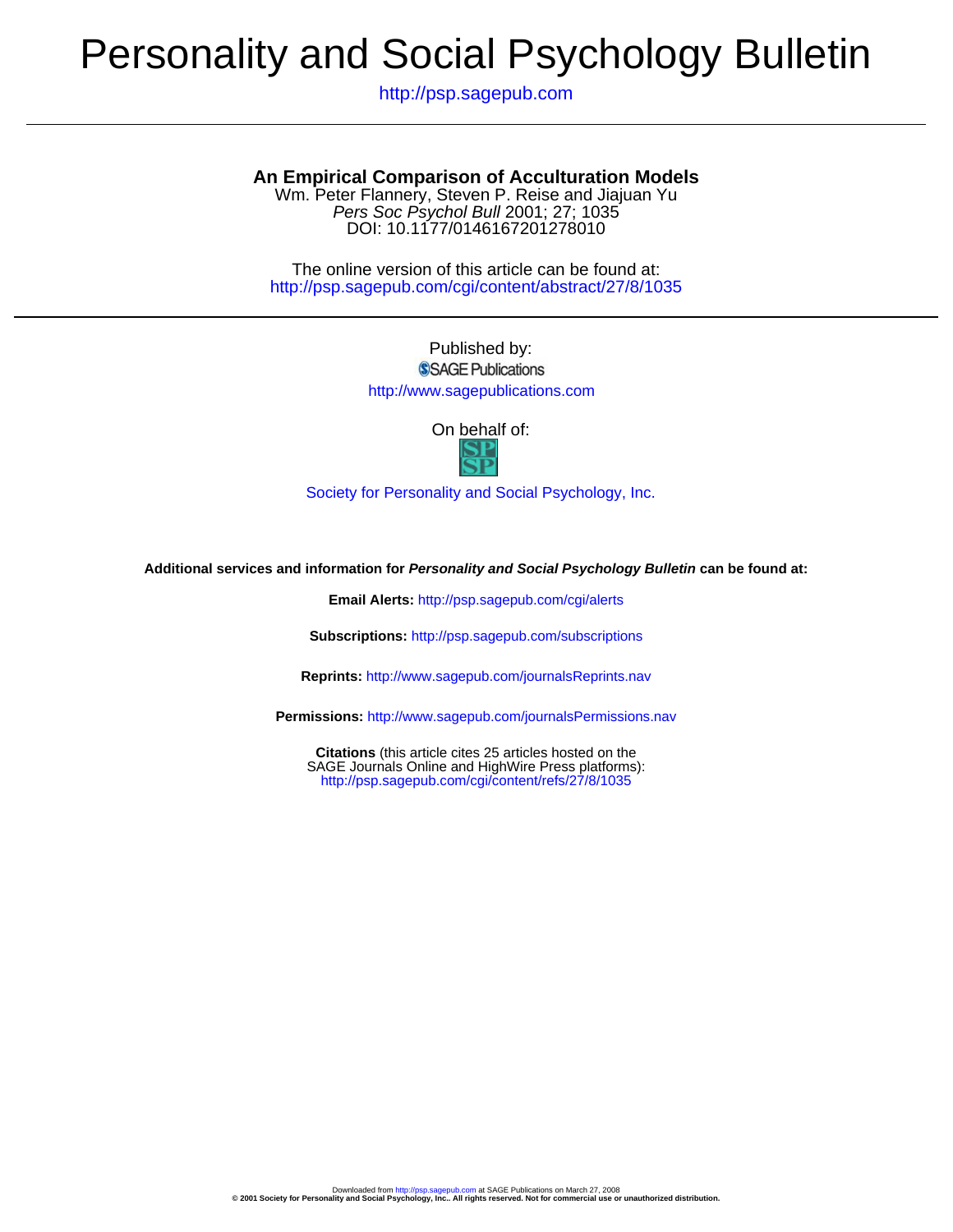# **An Empirical Comparison of Acculturation Models**

**Wm. Peter Flannery** *University of California, Berkeley*

**Steven P. Reise** *University of California, Los Angeles*

#### **Jiajuan Yu**

*Nanjing Normal University, People's Republic of China*

*The unidirectional and bidirectional models of acculturation were compared in a sample of 291 Asian Americans. Both models produced good predictions of Asian preferences, cultural knowledge, ethnic identification, and generational status. The bidirectional model, however, failed to demonstrate its reputed independence across home culture and host culture orientations. The unidirectional model is recommended as an economical proxy measure of acculturation, the bidirectional model is recommended for full theoretical investigations of acculturation, and a speculative tridirectional model is proposed to clarify the distinction between acculturation and ethnogenesis (the creation of a new ethnicity).*

 $\blacksquare$  he two most common models of acculturation theory are the unidirectional model (UDM) and the bidirectional model (BDM) of acculturation. Under both models, psychological acculturation (Graves, 1967) is defined as the process of adapting to a new culture. Although there are many conceptual comparisons of these models (Berry, Trimble, & Olmedo, 1986; Keefe & Padilla, 1987; Phinney, 1992), there are few empirical comparisons of the models. This article is designed to benchmark the empirical distinctions between the UDM and the BDM and to investigate whether those empirical distinctions conform to theory.

### *Conceptual Distinctions Between the UDM and BDM*

Since Parks and Miller (1921), the unidirectional model of acculturation has been the standard view of acculturation. The UDM describes acculturation as the shedding off of an old culture and the taking on of a new culture. In recent years, the UDM has been called "unilinear" because it describes only one outcome of acculturation—assimilation. In Figure 1, the unidirec-

tional model is presented in simple form, as a single line with a unidirectional arrow.

Proponents of the UDM (Gans, 1979; Gordon, 1964) posit that assimilation takes place in many layers and stages (linguistic, social, economic, legislative, etc.). In Figure 2, the UDM is presented in a more elaborate form. This second presentation displays the stage-like nature of the UDM (Gordon, 1964; Triandis, Kashima, Hui, & Lisansky, 1982). This second presentation underscores a fact about the UDM that is frequently overlooked. The UDM is multidimensional in the sense that it involves many topics or factors (Taylor, 1991) even though the UDM is not multidimensional in terms of its directions or possible outcomes.

Last, we note that many researchers describe the UDM as bipolar. As Trimble (1989) states, "Psychologists usually attempt to isolate an individual's cultural orientation on a bipolar linear continuum . . . an individual is placed somewhere between a traditionalist pole to a fully acculturated position" (p. 174). Regardless of whether the UDM is viewed as unipolar or bipolar, the overriding

**Authors' Note:** We wish to thank Veronica Bennett, Jeannie Tsai, Patricia Greenfield, Jerry Suls, and three anonymous reviewers for their valuable comments on this article. All of the acculturation measures used in this study, including Flannery's listing protocol for measuring cultural preferences, are available from their authors. Preparation of this article was supported by grants from the National Institute of Mental Health (T32MH18931) and from the University of California, Riverside. Correspondence concerning this article should be addressed to Peter Flannery, University of California, Berkeley, Psychology Department, 3210 Tolman Hall, Berkeley, CA 94720, or Steve Reise, University of California, Los Angeles, Psychology Department, Box 951563, Los Angeles, CA 90095-1563; e-mail: peterflannery@home.com or reise@ psych.ucla.edu.

*PSPB,* Vol. 27 No. 8, August 2001 1035-1045

<sup>© 2001</sup> by the Society for Personality and Social Psychology, Inc.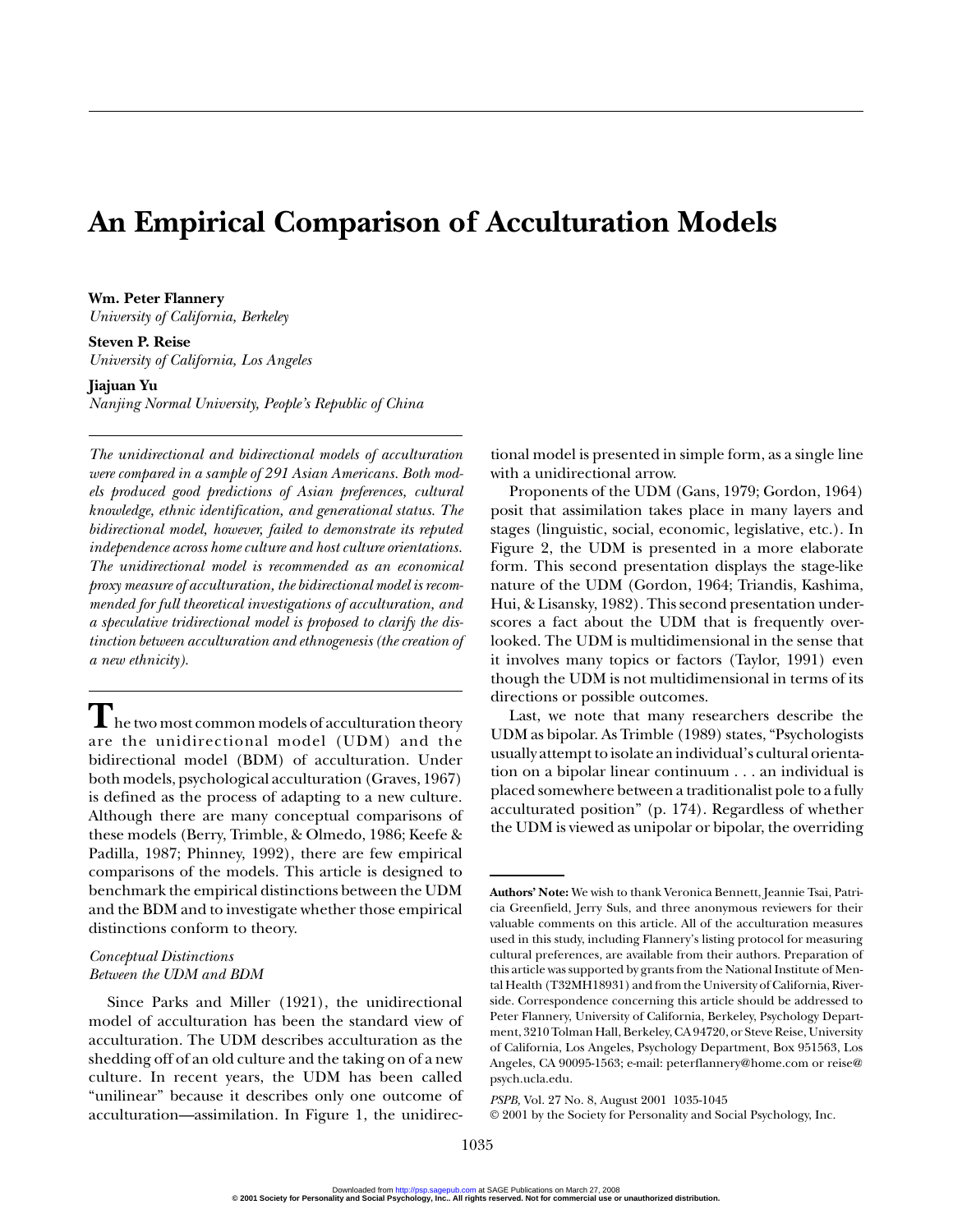

**Figure 2 Elaborate version of the unidirectional model (UDM) of acculturation.**



**Figure 3 Bidirectional model (BDM) of acculturation.**

question of the UDM is the same: "How far has someone progressed (or regressed) on the assimilation pathway?"

Throughout the past two decades, the bidimensional or bidirectional model of acculturation (BDM) has become a popular alternative to the UDM. Proponents of the BDM describe acculturation in terms of two cultural orientations: one's relation to a home culture (a culture of origin) and one's relation to a host culture (a new, second culture). The BDM claims that these orientations are conceptually independent, making it possible to outline four types of acculturation. One influential version of the BDM (Berry, Trimble, & Olmeda, 1986) describes these four types as separation (positive home culture attitudes coupled with negative host culture attitudes), assimilation (negative home culture attitudes coupled with positive host culture attitudes), marginalization (negative attitudes toward both cultures), and integration (positive attitudes toward both cultures). Figure 3 depicts these four types. Figure 3 also shows alternative labels for each type. Integrationism, for example, is sometimes called biculturalism or alternation.

Similar to proponents of the UDM, proponents of the BDM believe that acculturation involves many topics or factors; for example, linguistic, economic, social, and so forth. However, proponents of the BDM believe that home and host orientations must be measured independently (Berry et al., 1989; Cuellar, Arnold, & Maldonado, 1995). As such, each factor in the BDM exists on two dimensions (or directions): a horizontal axis regarding one's host culture and a vertical axis regarding one's home culture.

Overall, proponents of the BDM criticize the UDM for forcing an inverse relationship between two dimensions that they view as orthogonal (Oetting & Beauvais, 1991). Proponents of the BDM describe the unidirectional model as woefully simple, if not misleading, because it accounts for only one type of acculturation. Proponents of the UDM counter that the long-term, inevitable impact of culture contact is mostly assimilative (Gans, 1979; Gordon, 1964). Proponents of the UDM believe that their model captures the largest trend (and variance) in acculturation phenomena, doing so with a parsimony that eludes the BDM.

To turn these claims and counterclaims into empirical questions, we measured both models simultaneously. We compared the models on their internal, psychometric properties and on their external, criterion validity. In sum, we provide an empirical framework for making comparative claims about acculturation models.

#### METHOD

#### *Sample*

Self-report and test data were collected from 291 Asian and Asian American students at a large California university. Participants were required to have at least 50% Asian heritage via bloodline. Of the participants, 58% were female, and 68% were first-generation immigrants. The ethnicity and generational status of the sample is reported in Table 1.

#### *Psychological Acculturation Measures*

Two acculturation inventories were administered. These inventories differed in their underlying models of acculturation, yet they were comparable in their topical coverage.

The Suinn-Lew Asian Self-Identity Acculturation Scale (SLS-U) covers numerous domains of acculturation: language, peer relations, food and media prefer-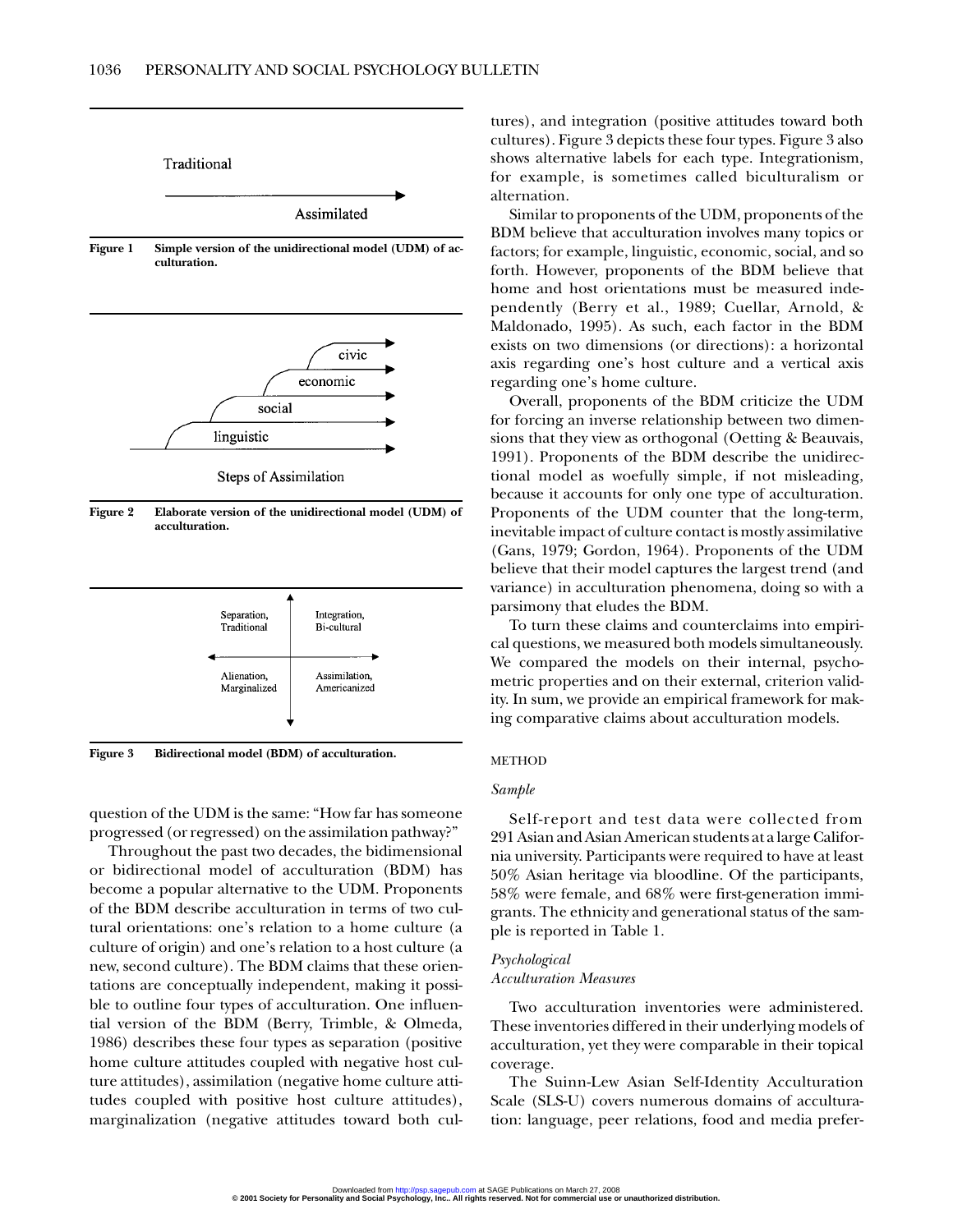|                      | <b>Immigrant Generational Status Codes</b> |    |    |          |     |  |
|----------------------|--------------------------------------------|----|----|----------|-----|--|
| Ethnic Group         | 1.0                                        | 15 | 20 | 25       | n   |  |
| Chinese American     | 25                                         | 27 | 12 |          | 71  |  |
| Filipino American    | 12                                         | 11 | 26 |          | 49  |  |
| Korean American      | 13                                         | 12 | 10 | $\Omega$ | 35  |  |
| Vietnamese American  | 28                                         | 32 | 7  | $\theta$ | 67  |  |
| Other Asian American | 19                                         | 18 | 22 | 10       | 69  |  |
| Total                | 97                                         | 99 | 77 | 18       | 291 |  |

**TABLE 1: Frequency of Participants by Asian American Ethnicity and Generational Status**

NOTE: Generational status codes are 1.0 = lived less than 60% of one's life in United States, 1.5 = lived more than 60% of one's life in United States,  $2.0$  = self and one parent born in United States, and  $2.5$  = self and both parents born in United States.

ences, preferred ethnic label, and generational status. The SLS-U is multidimensional in the factor analytic sense of the term (Suinn, Ahuna, & Khoo, 1992). However, the SLS-U does not operationalize home and host orientations separately. The SLS-U has a question, for example, that asks, "In which language do you read/ write?" The five response options to this question are as follows: (a) only an Asian language, (b) an Asian language better than English, (c) both equally well, (d) English better than an Asian language, and (e) only English. These response options assume a trade-off between home and host orientations. As such, the SLS-U has been described as a unilinear measure of acculturation (see Nagata, 1994; Ryder, Alden, & Paulhus, 2000; Sayegh & Lasry, 1993). The SLS-U is the most widely used measure of Asian American acculturation (Atkinson & Gim, 1989; Leong & Tata, 1990). The 21 items of the original SLS-U often are combined as a global acculturation index.

The Asian American Acculturation Inventory (AAI) was designed to measure the BDM (Flannery, 1996). The AAI has nine subscales that cover four broad areas: language (ability and frequency), social relationships (childhood pals, current friendships, dating partners, club membership), customs and heritage (self-rated knowledge), and behavioral markers (food and media selection). AAI subscales are assessed bidimensionally, that is, with separate home and host culture questions. For example, the AAI contains two questions about cursive language abilities: "How well do you read and write in your Asian language?" and "How well do you read and write in English?" These two items differ only in their cultural referents. Otherwise, the items have identical response options, ranging from *perfect literacy*to *no literacy at all*. Here, it is important to note that answers on the first question do not force answers on the second question. In this study, the Asian-focused subscales were combined to create a general index of Asian orientation. That index was abbreviated as AAI-A, where "–A" signifies the Asian orientation of the index. Likewise, the Western focused subscales were combined to create AAI-E, where "–E" signifies the English language (or Eurocentric) orientation of that index.

*Comparability of the acculturation inventories*. The SLS-U, the AAI-A, and the AAI-E cover the same topics of acculturation, providing realistic comparisons at the scale level. At the item level (of individual questions), the inventories often used similar phraseology. In particular, the items for spoken language ability, cursive language ability, and music selection had almost identical phrasing for all three scales.

#### *External Measures*

To compare the UDM and the BDM, a battery of seven criteria measures was administered. The seven measures are described in the order that they were administered.

Participants completed three personality inventories: the Schwartz Values Survey (57 items), the NEO (60 items), and Cohen's Perceived Stress Scale (14 items). The Schwartz Value Survey (SVS) (Schwartz, 1994) measures the importance that people place on 10 universal values: self-direction, stimulation, hedonism, achievement, power, security, conformity, tradition, benevolence, and universalism. Some of these values have been implicated in cultural differences between Asian and Western cultures. In particular, the conformity and tradition subscales are thought to be measures of collectivism, whereas the self-direction and stimulation subscales are measures of individualism (Schwartz, 1994). The NEO measures the "Big Five" personality traits of Neuroticism, Extroversion, Openness to Experience, Agreeableness, and Conscientiousness (Costa & McCrae, 1992). The traits of Extroversion and Openness have differential manifestation in Asian versus Western cultures (Luk & Bond, 1993). Cohen's Perceived Stress Scale indexes the stress that participants "subjectively feel" in their daily lives (Cohen, Kamarck, & Mermelsein, 1993). Potentially, this scale may tap acculturative stress (Moyerham & Forman, 1992).

Flannery's Listing Protocol (FLIP) was composed of seven preference-listing tasks. Participants were requested to list their favorite foods, musicians, friends, coworkers, romantic partners, clubs, and cultures. After listing their favorites (three per category), participants described the ethnicity of their favorites. For example, if "My mom's rice" were listed as a favorite food, a participant might describe it as Chinese, as Mexican, or if appropriate, as nonethnic. Participants were asked to use their own preferred ethnicity labels. Next, the participants' ethnicity descriptions (labels) were coded by the researcher as either Asian or non-Asian. Last, codes from all seven categories were combined to create a global Asian preference score. Because participants listed their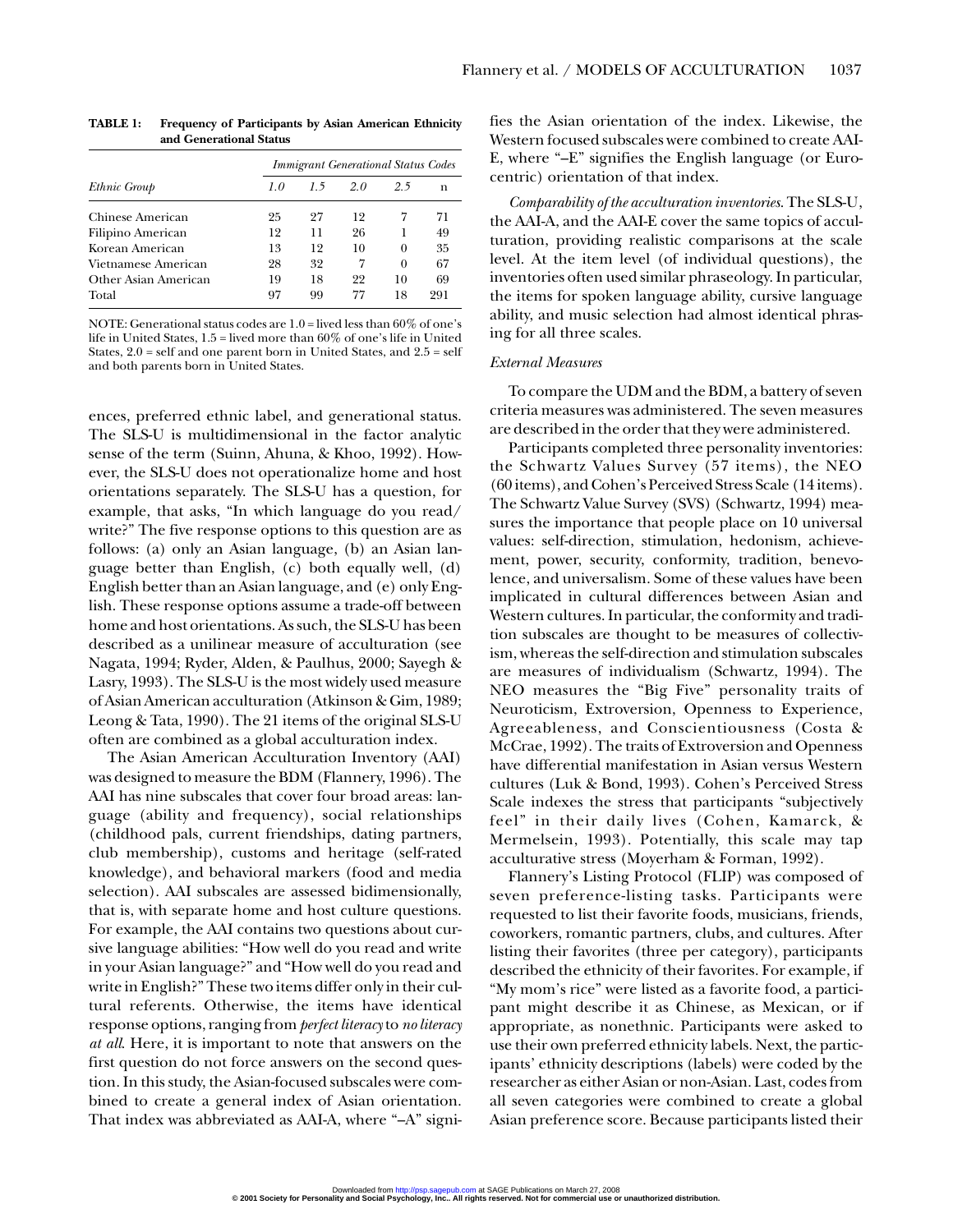favorites in concrete terms (by writing down the exact identity of each favorite), it is believed that FLIP preference scores were more objective than most self-report measures about preferences. Moreover, because participants did not know that they would later describe the ethnicity of their favorites, it is believed that the FLIP preference scores were more subtle than most measures of cultural preferences (Flannery, 1998).

Next, participants completed a background survey. This survey contained 18 self-report items, covering topics of age, gender, and academic achievement (Scholastic Aptitude Test [SAT] scores, college grade point average [GPA]). Some background questions measured the conventional levels of generational status (first- vs. secondgeneration immigrant status). In fact, some of the background questions (e.g., age upon immigration) were sensitive enough to subdivide generation levels; for example, 1.0 vs. 1.5 and 2.0 vs. 2.5 generational status (see Table 1). These fractional levels retain the logic of the conventional generational-status variable (see Keefe & Padilla, 1987).

At this juncture, participants completed the acculturation scales (the SLS-U and the AAI as described above). After the acculturation scales, participants completed the Ethnic Identity Scale. Patterned after Phinney's (1992) ethnicity scales, the Ethnic Identity Scale measures ethnic identification, ethnic belonging, and ethnic appearance. Items include the following: "I feel a strong attachment toward my ethnic group" and "I feel comfortable being physically distinguished as Asian or Asian American." The reliability ( $\alpha$  = .88) and validity of the Ethnic Identity Scale are discussed elsewhere (Flannery, 1996).

Last, respondents were tested on their cultural knowledge. The cultural knowledge quiz was composed of 46 objective questions. Using various formats (e.g., fill in the blank, multiple choice, matching), participants were asked to demonstrate their knowledge of Asian geography, traditions, politics, languages, and so forth. Half of the questions were culture-specific. That is, questions were tailored for specific Asian groups; for example, Chinese American participants received a Chinese version of the cultural knowledge quiz, Korean Americans received a Korean version of the cultural knowledge quiz, and so forth. After questions were standardized within their appropriate reference groups, a global index of "cultural knowledge" was made from all 46 questions.

In total, the seven external measures contained 25 indices. In this report, the 25 indices are grouped into three categories: definitive predictive criteria, potential predictive criteria, and definitive discriminant criteria. Constructs that should associate with acculturation (e.g., cultural knowledge, Asian preferences, generational status, and ethnic identity) were grouped as definitive criteria for the acculturation scales (Suinn, Rickard-Figueroa, Lew, & Vigil, 1987). Constructs that might associate with acculturation (e.g., extroversion, perceived stress, SAT scores) were grouped as potential criteria. Constructs that were expected not to associate with acculturation (e.g., age, gender, GPA) were grouped as discriminant criteria.

#### *Analysis Strategy*

Reliability estimates (coefficient alphas) were calculated for the acculturation scales. Next, correlations among the three acculturation scales (SLS-U, AAI-A, and AAI-E) were calculated. These correlations were calculated for two reasons: to assess the convergent validity among the acculturation scales and to test the reputed orthogonality of the BDM. Convergent validity was assessed with  $r_{\text{UA}}$  (the correlation between SLS-U and AAI-A) as well as  $r_{\text{UE}}$  (the correlation between the SLS-U and the AAI-E). The orthogonality of the BDM was assessed with  $r_{AE}$ , the correlation between the AAI-A and AAI-E scales. The above correlations also were calculated at the item level.

Next, the acculturation scales were used as predictors in a series of regression models. The criteria in these analyses were the 25 indices described above (cultural knowledge, Asian preferences, etc.). The analyses were performed to determine which acculturation model was the best predictor of acculturation. This critical issue was addressed in four ways.

First, the question of model superiority was addressed with Pearson correlations: Which acculturation scale had the strongest correlations with relevant criteria? Second, model superiority was addressed by asking whether the UDM scale could (by itself) surpass the predictive ability of the two BDM scales: Would the *r*<sup>2</sup> value of SLS-U surpass the  $R^2$  value of the two AAI-A and AAI-E scales? Third, to deal with the disparity of pitting a one-predictor model against a two-predictor model, superiority was addressed by comparing all possible two-predictor regression models: Would the  $R^2$  of the two BDM predictors surpass the  $R^2$  of other possible two-predictor models? For example, would the  $R^2$  of AAI-A and AAI-E surpass the  $R^2$  of SLS-U and AAI-A? Fourth, the question of model superiority was addressed in terms of uniquely explained variance: Which acculturation scale explained the most unique (nonredundant) variance in the criteria? This last question was addressed with squared semipartial correlations.

Squared semipartial correlations ( $spR^2s$ ) index the amount of variance that is uniquely explained by a predictor (Cohen & Cohen, 1983). Simply put, sp $R^2$ s demonstrate whether an acculturation scale "taps into" a new part of a criterion. In this study,  $spR^2$  was calculated by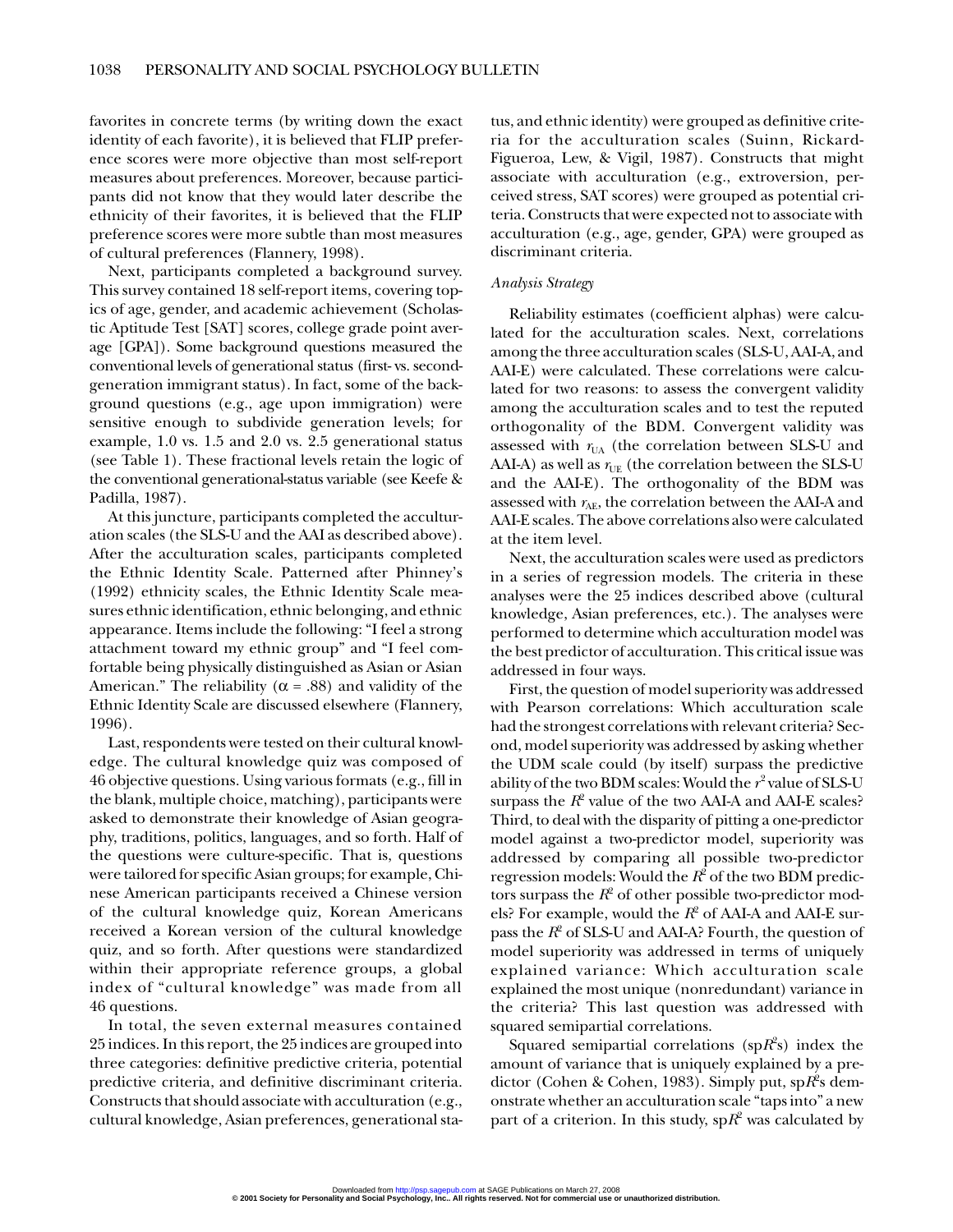subtracting the  $R^2$  of a nested two-predictor model from the  $R^2$  of an omnibus three-predictor model. The difference between the two- and three-predictor models  $(\Delta R^2)$ defines the sp $R^2$  of the additional predictor. In mathematical terms,

$$
(R^2 \text{ of } A, B, \text{ and } C) - (R^2 \text{ of } A \text{ and } B) = \Delta R^2 = \text{sp}(R^2 \text{ of } C, (1))
$$

where A, B, and C represent the acculturation scales. Equation 1 shows that  $spR^2$  is the incremental variance that gets explained when going from a two-predictor model to a three-predictor model. To date, only a few researchers have empirically compared the UDM and BDM in the same study (e.g., Ryder, Alden, & Paulhus, 2000; Tsai, Ying, & Lee, 2000). Here, we raise the bar even higher by comparing the UDM and BDM in the same equation. This allows us to identify the common overlap in the models' predictive abilities and then directly compare the models' remaining, unique abilities.

#### RESULTS

Table 2 presents the reliability estimates for SLS-U, AAI-A, and AAI-E. All three acculturation scales demonstrated reliabilities (coefficient alpha) greater than .70. Table 2 also displays the correlations among the acculturation scales. The correlation between SLS-U (the unidirectional scale) and AAI-A (the Asian-focused scale) was  $r_{\text{UA}} = -.69$ . This correlation was negative because the Asian pole of the SLS-U was keyed low. The correlation between SLS-U and AAI-E (the Euro-focused scale) was similar in magnitude,  $r_{UA} = .66$ . More important, Table 2 addresses the orthogonality of the BDM. The correlation between the Asian-focused and the Euro-focused scales was  $r_{AE} = -.55$ .

Table 3 addresses similar issues of convergence and orthogonality at the item (question) level. The convergence correlations between unidirectional items (from the SLS-U) and their corresponding Asian-focused items (from the AAI-A scale) all were negative, ranging in magnitude from  $-.45$  to  $-.74$  (see  $r_{UA}$  in the second column). The largest correlation was found in the domain of reading/writing. Correlations between unidirectional items and their matching English-focused items all were positive, ranging in magnitude from .40 to .63 (see  $r_{UE}$  in the third column). Here, the highest item-level correlation was found in music items.

The last column of Table 3 addresses the issue of BDM orthogonality. The item-level correlations between matched Asian-focused and English-focused items  $(r_{AF})$ all were negative, ranging in magnitude from –.21 (spoken-language ability) to –.36 (cursive-language ability) to –.45 (music selection). When these items were combined to make a three-item Asian scale and a threeitem English scale, respectively, those scales were found to correlate,  $r_{AE} = -.41$ . Corrected for attenuation, this correlation was  $r_{AE} = -.61$ .

Table 4 presents information about the external validity of the acculturation scales. Column two displays the correlations between the SLS-U and 14 external indices. Columns three and four display the correlations of AAI-A and AAI-E with the same 14 indices. The SLS-U scale correlated greater than |.40| with three validation criteria: Asian preferences, cultural knowledge, and generational status. The Asian-focused scale (AAI-A) correlated greater than |.40| with Asian preferences, cultural knowledge, and ethnic identification. The Euro-focused scale (AAI-E) correlated greater than |.40| with Asian preferences, generational status, and verbal SAT scores.

Focusing on the rows of Table 4, Asian preferences (as measured by FLIP) had the strongest correlations with the acculturation scales. Generational status had the second strongest correlations. Table 4 displays every index that had a significant correlation with one or more acculturation scales. Given the sample size, all correlations greater than |.14| were significant at alpha = .01. For discriminant validity purposes, Table 4 also displays three indices that failed to correlate greater than |.14| with the acculturation scales; namely, parent's income, college GPA, and gender. Otherwise, if an index is not shown in Table 4, it failed to correlate significantly with any acculturation scales. Three (of the 5) NEO personality scales and 8 (of the 10) SVS values scales failed to correlate significantly with any of the acculturation scales.

Table 4 also addresses the issue of model superiority. As noted, all three acculturation scales performed about equally well as predictors (i.e., bivariate correlations) of the external variables. There were, however, a few exceptions to this parity. The SLS-U was a superior predictor of generational status. The AAI-A was a superior predictor of ethnic identification and SVS traditionalism. The AAI-E was a superior predictor of NEO openness to experience, SAT verbal scores, and perceived stress. These predictive advantages (stronger correlations) were statistically significant when tested as dependent correlations (see Cohen & Cohen, 1983, p. 57). In the last two columns of Table 4, the question of model superiority was addressed in a second fashion: the two scales of the BDM were compared against the one UDM scale; that is, the *R*<sup>2</sup> of AAI-A and AAI-E was compared with the  $r^2$  of SLS-U. Not surprisingly, the two-predictor BDM outpredicted the one-predictor UDM on several criteria. The next analysis deals with the disparity of pitting a one-predictor model against a two-predictor model.

Table 5 displays  $R^2$ s for all possible two-predictor regression models. Specifically, the *R*<sup>2</sup> of AAI-A and AAI-E (the BDM scales in column 5) was compared with the *R*<sup>2</sup> of AAI-A and SLS-U (a hybrid combination of scales in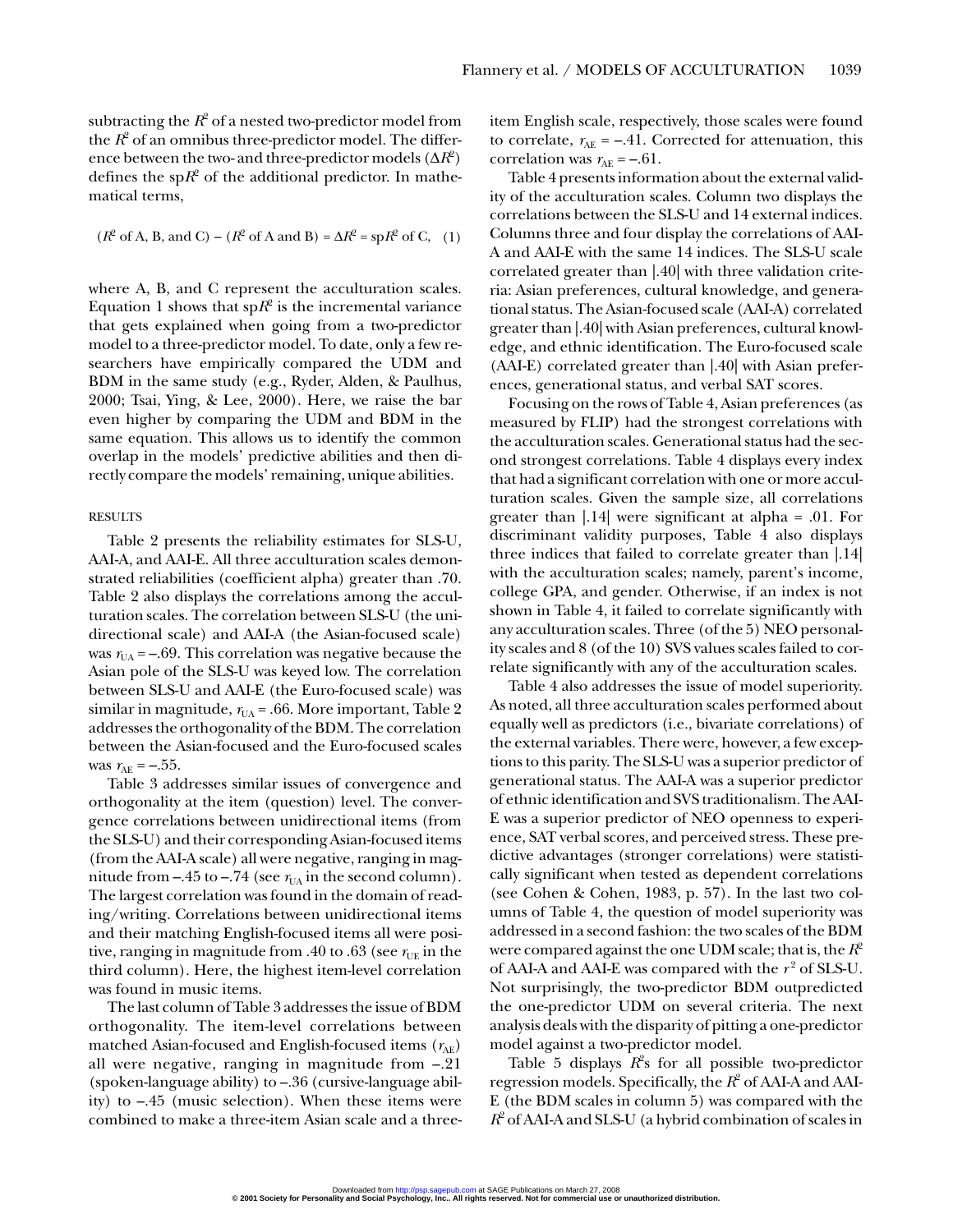|                    |                                                            | Correlations (Reliabilities)          |                                   |                                       |  |
|--------------------|------------------------------------------------------------|---------------------------------------|-----------------------------------|---------------------------------------|--|
|                    |                                                            |                                       | <b>Bidirectional Model Scales</b> |                                       |  |
| <b>Scale Title</b> | <b>Scale Composition</b>                                   | Unidirectional<br>Model Scale (SLS-U) | Asian American<br>Focus (AAI-A)   | Euro-American<br><i>Focus (AAI-E)</i> |  |
| SLS-U              | 12 unilinear, 4 Asian focused, and 5 nonclassifiable items | 1.00(0.84)                            |                                   |                                       |  |
| AAI-A              | 24 Asian-focused items                                     | $-.69$                                | 1.00(0.76)                        |                                       |  |
| AAI-E              | 14 Euro-focused items                                      | .66                                   | $-.55$                            | 1.00(0.73)                            |  |

**TABLE 2: Descriptions, Intercorrelations, and Reliabilities of Three Acculturation Scales**

NOTE: SLS-U = Suinn-Lew Asian Self-Identity Acculturation Scale; AAI = Asian American Acculturation Inventory.

**TABLE 3: Correlations Among Matching Unilinear (U), Asian-Focused (A), and Euro-Focused (E) Acculturation Items**

| $r_{IIA}$        | $r_{I\overline{E}}$ | $r_{AF}$                   |
|------------------|---------------------|----------------------------|
| $-.45$<br>$-.74$ | .40<br>.41          | $-.21$<br>$-.36$<br>$-.45$ |
|                  | $-.73$              | .63                        |

NOTE:  $r_{\text{UA}}$  represents correlations between unilinear items and matching Asian-focused items,  $r_\mathrm{UE}$  represents correlations between unilinear items and matching Euro-focused items, and  $r_\mathrm{AE}$  represents correlations between Asian-focused items and matching Euro-focused items.

column 3) and the  $R^2$  of AAI-E and SLS-U (another hybrid combination of scales in column 4). Overall, no pair of scales consistently outperformed the other pairs of scales. For this reason, Table 5 also addressed the question of model superiority by using sp $R^2$ s.

Sp*R*<sup>2</sup> s were used to investigate which acculturation scale predicted the most unique variance in acculturative criteria (see columns 6, 7, and 8 in Table 5). The sp $R$ <sup>2</sup>s were calculated by subtracting the  $R$ <sup>2</sup>s of nested two-predictor models (in columns 3, 4, and 5) from the  $R^{\!\circ}\!$ s of the omnibus three-predictor models in column 2. For example, .073 of the variance in Asian preferences was uniquely explained by the AAI-A (e.g., .420 – .346 = .073). In terms of sp*R*<sup>2</sup> s, .073 is a lot of variance to explain single-handedly, especially when other variables had "first crack" at explaining the criterion.

In Table 5, all  $\mathrm{sp}R\!\!^2\mathrm{s}$  greater than .02 were statistically significant. Using this cut-off, the SLS-U was found to have unique ability to explain variance in generational status. The AAI-A explained unique variance in Asian preferences, ethnic identification, SVS traditionalism, and SAT math scores. The AAI-E explained unique variance in SAT verbal scores.

*General psychometric results*. Both the SLS and the AAI demonstrated sufficient internal consistency (alpha coefficients greater than .70) to warrant further use and development. Moreover, the scales demonstrated promising signs of convergent validity; for example, *r* = –.69 between SLS-U and AAI-A, and *r* = .66 between SLS-U and AAI-E. More important, the acculturation scales correlated nicely with external validity criteria. For example, two acculturation scales correlated higher than |.40| with the cultural knowledge tests, and two acculturation scales correlated higher than |.50| with Asian preferences. The acculturation scales also discriminated nicely against sex, income, GPA, and most personality traits. Although a few correlations were slightly higher (e.g., age and SLS-U, *r* = .25) or slightly lower (e.g., stress and SLS-U,  $r = .05$ ) than might be expected, the overall validity of the acculturation scales was impressive.

#### DISCUSSION

#### *Orthogonality of the BDM*

In this study, the correlation between home and host orientations was substantial: *r* = –.55 between the AAI-A and the AAI-E. Substantial correlations between home and host orientations also were found at the item level. Proponents of the UDM are free to claim that these correlations, being greater than zero, disprove the orthogonality assumption of the BDM. In response, proponents of the BDM have argued that these correlations, being less than 1.00, "account for only [.30] percent of the variance rather than 100% as the bipolar [UDM] model would assume" (Nguyen, Messe, & Stollak, 1999, p. 22). Unfortunately, both arguments are too extreme. Instead, we evaluate our findings from three broad perspectives: a methdological interpretation, a sociopolitical theory, and a tridirectional model of ethnogenesis.

*Methodological interpretation*. Evaluating the BDM on its statistical orthogonality involves the assumption that conceptual independence requires statistical independence (orthogonality). Although this is usually a safe assumption, there are times when conceptual independence does not require statistical independence. Height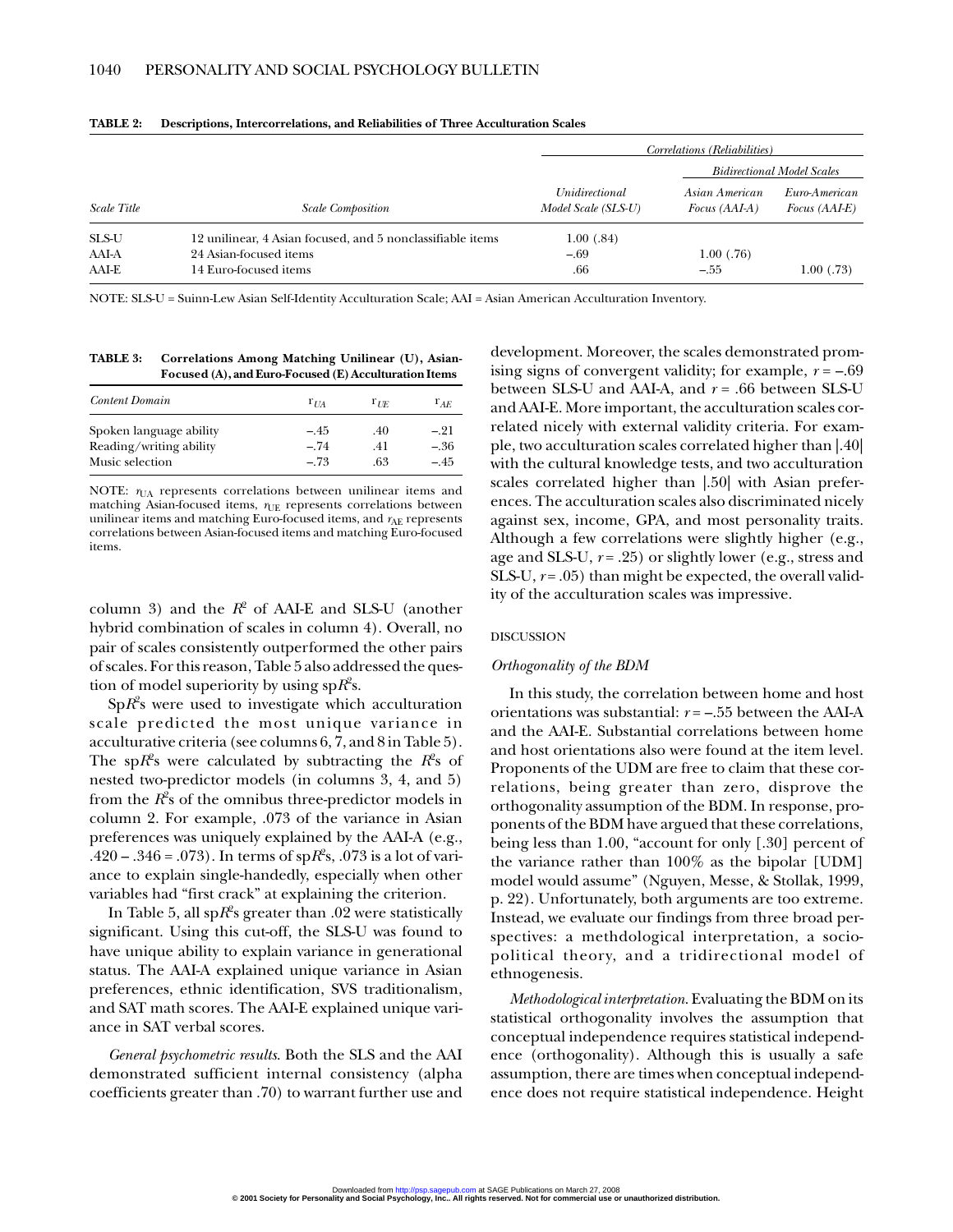|                                  | <b>Bivariate Correlations</b> |                          |                         | $\textit{UDM r}^2$ Versus BDM $\text{R}^2$ |                                   |  |
|----------------------------------|-------------------------------|--------------------------|-------------------------|--------------------------------------------|-----------------------------------|--|
|                                  | <b>UDM</b><br>$(SLS-U)$       | Asian Focus<br>$(AAI-A)$ | Euro-Focus<br>$(AAI-E)$ | One-Predictor<br>$(SLS-U)$                 | Two-Predictor<br>$(AAI-A, AAI-E)$ |  |
| Definitive predictive criteria   |                               |                          |                         |                                            |                                   |  |
| <b>FLIP</b> Asian preferences    | $-.57$                        | .60                      | $-.50$                  | .325                                       | .458                              |  |
| Cultural knowledge               | $-.47$                        | .44                      | $-.38$                  | .221                                       | .238                              |  |
| Generational status              | .58                           | $-.35$                   | .51                     | .336                                       | .301                              |  |
| Ethnic identification            | $-.28$                        | $.44*$                   | $-.09$                  | .078                                       | .217                              |  |
| Potential predictive criteria    |                               |                          |                         |                                            |                                   |  |
| SVS self-direction               | .17                           | $-.22$                   | .09                     | .029                                       | .042                              |  |
| SVS tradition                    | $-.17$                        | $.34*$                   | $-.13$                  | .029                                       | .094                              |  |
| NEO extraversion                 | $-.01$                        | .16                      | .15                     | .000                                       | .090                              |  |
| NEO openness                     | .21                           | $-.11$                   | .28                     | .044                                       | .135                              |  |
| SAT verbal                       | .32                           | $-.16$                   | .40                     | .102                                       | .221                              |  |
| SAT math                         | $-.10$                        | .14                      | $-.08$                  | .010                                       | .058                              |  |
| <b>Stress</b>                    | $-.05$                        | .03                      | $-.15*$                 | .003                                       | .027                              |  |
| Definitive discriminant criteria |                               |                          |                         |                                            |                                   |  |
| Age                              | $-.21$                        | .02                      | $-.12$                  | .044                                       | .020                              |  |
| <b>Sex</b>                       | .03                           | .05                      | .03                     | .000                                       | .006                              |  |
| Income                           | .12                           | $-.05$                   | .19                     | .014                                       | .080                              |  |
| College GPA                      | .04                           | $-.08$                   | .12                     | .002                                       | .009                              |  |

#### **TABLE 4: Correlations Between Acculturation Scales and External Criteria**

NOTE: SLS-U = Suinn-Lew Asian Self-Identity Acculturation Scale; AAI-A = Asian American Acculturation Inventory, the Asian scale; AAI-E = Asian American Acculturation Inventory, the English scale; FLIP = Flannery's Listing Protocol for preference assessment; SVS = Schwartz Value Survey; NEO = Revised NEO Personality Inventory; SAT = Scholastic Aptitude Test; and GPA = grade point average. All correlations greater than |.14| were statistically significant at  $p < .01$ .

\*Correlation is statistically larger,  $p < .05$ , than the next highest dependent correlation.

|                                  | $R^2$ for Full<br>Three-Predictor Model | $R^2$ for Two-<br><b>Predictor Models</b> |                 |                 | $SpR2$ From Three-<br>Predictor Model |         |         |
|----------------------------------|-----------------------------------------|-------------------------------------------|-----------------|-----------------|---------------------------------------|---------|---------|
|                                  | $SLS-U$                                 | SLS-U and AAI-A                           | SLS-U and AAI-E | AAI-A and AAI-E | SLS-U                                 | AAI-A   | AAI-E   |
| Definitive predictive criteria   |                                         |                                           |                 |                 |                                       |         |         |
| <b>FLIP</b> Asian preferences    | .420                                    | .403                                      | .346            | .407            | .012                                  | $.073*$ | .016    |
| Cultural knowledge               | .249                                    | .246                                      | .228            | .223            | $.025*$                               | .020    | .003    |
| Generational status              | .372                                    | .341                                      | .361            | .264            | $.107*$                               | .010    | $.030*$ |
| Ethnic identification            | .230                                    | .198                                      | .092            | .228            | .002                                  | $.137*$ | $.031*$ |
| Potential predictive criteria    |                                         |                                           |                 |                 |                                       |         |         |
| SVS self-direction               | .050                                    | .048                                      | .025            | .049            | .000                                  | $.025*$ | .002    |
| SVS tradition                    | .126                                    | .125                                      | .032            | .122            | .003                                  | $.093*$ | .000    |
| NEO extraversion                 | .105                                    | .051                                      | .038            | .104            | .001                                  | $.067*$ | $.053*$ |
| NEO openness                     | .091                                    | .056                                      | .082            | .082            | .009                                  | .009    | $.035*$ |
| SAT verbal                       | .184                                    | .113                                      | .161            | .165            | .018                                  | .023    | $.071*$ |
| SAT math                         | .020                                    | .020                                      | .009            | .020            | .000                                  | $.010*$ | .000    |
| <b>Stress</b>                    | .028                                    | .005                                      | .026            | .027            | .000                                  | .001    | .022    |
| Definitive discriminant criteria |                                         |                                           |                 |                 |                                       |         |         |
| Age                              | .069                                    | .068                                      | .039            | .019            | $.049*$                               | $.029*$ | .000    |
| <b>Sex</b>                       | .013                                    | .012                                      | .001            | .008            | .005                                  | .012    | .000    |
| Income                           | .042                                    | .021                                      | .035            | .039            | .002                                  | .007    | .020    |
| College GPA                      | .024                                    | .007                                      | .020            | .015            | .008                                  | .003    | .016    |

#### **TABLE 5: Squared Multiple and Squared Semipartial Correlations**

NOTE: SLS-U = Suinn-Lew Asian Self-Identity Acculturation Scale; AAI-A = Asian American Acculturation Inventory, the Asian scale; AAI-E = Asian American Acculturation Inventory, the English scale; FLIP = Flannery's Listing Protocol for preference assessment; SVS = Schwartz Value Survey; NEO = Revised NEO Personality Inventory; SAT = Scholastic Aptitude Test; and GPA = grade point average. SpR<sup>2</sup> = squared semipartial correlations. All  $R^2$ s greater than .07 were statistically significant at  $p < .01$ .

\*sp $R^2$  is significant at  $p < .05$ .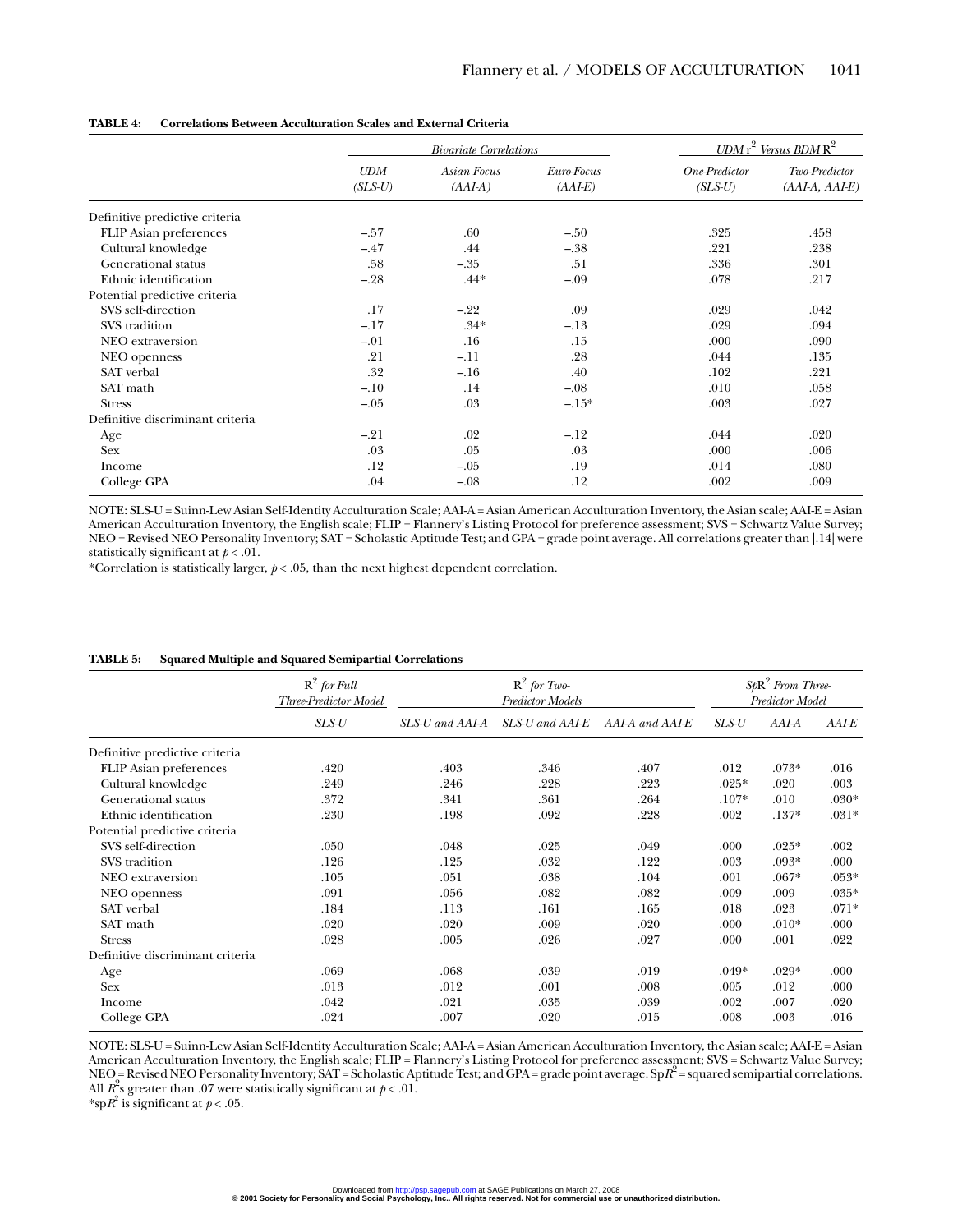and weight, for example, are distinct constructs even though they are highly correlated. Perhaps Asianfocused and Euro-focused scales are conceptually independent even though they are statistically correlated.

However, people can visually see the difference between height and weight. Height and weight are tangible, overt constructs. In contrast, cultural orientations are intangible, hypothetical constructs. In psychology, hypothetical constructs are usually validated by using the principle of covariation (Tellegan, 1991). In acculturation research, acculturation scales seldom correlate greater than |.50| with external criteria. Citing such correlations as evidence of external validity, while dismissing even stronger correlations between home and host orientations, remains problematic.

*Sociopolitical interpretation*. Some theorists believe that negatively correlated home and host orientations are a function of sociopolitical context. Berry (1997) argues that a country's immigration policies influence the acculturative experience of immigrants. Others explain that "through intercultural contact, dominant host majority members influence the acculturation strategies of immigrant group members" (Bourhis, Moise, Perreault, & Senecal, 1997, p. 375). When the BDM is put in sociopolitical context, it is speculated that Canadian society promotes integrationist styles of acculturation (Drieger, 1996), whereas U.S. society promotes assimilationist styles of acculutration (Bourhis et al., 1997). Compare, for example, Canada's Multiculturalism Act (passed in 1988) with California's Proposition 187 (passed in 1994). Arguably, the former policy codifies biculturalism, whereas the later policy (which denies social services to the children of some immigrants) codifies assimilationism. When our findings are put in political context, they are no surprise to sociopolitical theorists. Immigrants to the United States (especially this sample of Asian American students) live in a society that rewards assimilation, and thus, their cultural orientations are likely to be inversely correlated (Bourhis et al., 1997).

Although our findings may fit the sociopolitical interpretation, it is premature to read the acculturation literature with the simple premise that Canada promotes integrationism whereas the United States promotes assimilation. In an Asian Canadian sample, for example, Nguyen et al. (1999) report a significant negative correlation (*r* = –.43) between home and host orientations. LaRoche, Kim, Hui, and Tomiuk (1998) have reported several negative correlations, most around  $r = -.40$ , between home and host questions for French Canadians as well as Italian Canadians. Conversely, uncorrelated home and host orientations have been found in some U.S. immigrants (Sanchez & Fernandez, 1993; Tsai et al., 2000).

*Ethnogenesis interpretation*. Whenever acculturation phenomena overlap with ethnicity phenomena, ethnogenesis—the creation of a new ethnicity—is a key process (Roosens, 1989). We believe that Asian American acculturation often involves ethnogenesis and that Asian American acculturation is something more than home and host orientations. As such, Asian American acculturation cannot be reduced to home and host orientations, regardless of whether those orientations are orthogonal. In effect, the issue of orthogonality is reframed by the introduction of a third cultural dimension; specifically, the dimension of emergent ethnicity.

As an analogy, consider Glazer and Moynihan's (1970) description of Italian Americans living in New York City:

As the old culture fell away—and it did rapidly enough a new one, shaped by the distinctive experience of life in America, was formed and a new identity was created. Italian- Americans might share precious little with Italians in Italy, but in America they were a distinctive group that maintained itself, was identifiable, and gave something to those who identified with it. (p. xxxiii)

If ethnogenesis describes Italian Americans in New York City, we believe it describes other hyphenated Americans as well, such as Chicanos in Los Angeles, Irish Americans (Southies) in Boston, and Chinese Americans in San Francisco. In each case, the point is that hyphenated Americans may develop a new, unique ethnic identity (Yancey, Ericksen, & Juliani, 1976) regardless of their home and host orientations.

In Figure 4, we present a new tridirectional model (TDM) of acculturation. Our TDM includes two axes and one wide arrow. The two axes are the home and host orientations from the BDM. These axes are obliquely rotated, allowing for the correlation between home and host orientations. More important, the wide arrow represents ethnogenesis—the emergence of a new culture (Oswald, 1998). In the United States, Chicanos are perhaps the best example of ethnogenesis (Roosens, 1989). Being Chicano/a in Los Angeles is not merely a function of "being Mexican" and "being American." Indeed, many Chicanos reject the label "Mexican American" as misleading (Gurin, Hurtado, & Peng, 1994; Keefe & Padilla, 1987). Although many Asian Americans use hyphenated labels with pride (e.g., Korean Americans, Chinese Americans), we believe our TDM of ethnogenesis applies to most Asian American groups. Being Chinese American, for example, is often more than the sum of "being Chinese" and "being American."

In short, our nonorthogonality finding invites new conceptualizations of assimilation and its alternatives. Thus, we offer ethnogenesis as a key principle (as a third direction) in acculturation theory. Perhaps, as suggested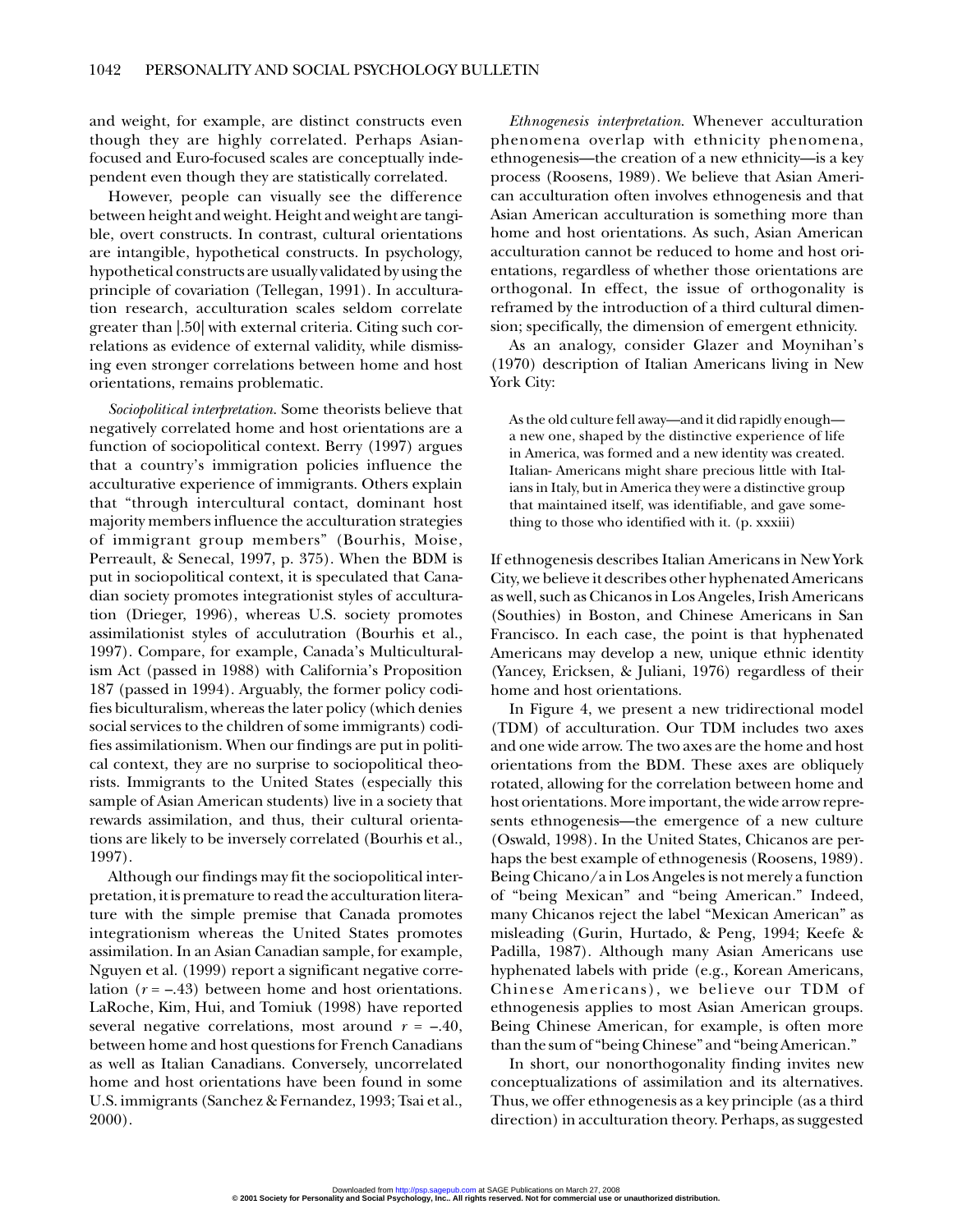by Tsai et al. (2000), the UDM is ideal for first-generation immigrants, whereas the BDM is ideal for secondgeneration immigrants. If so, we add that the TDM may be ideal for third-generation immigrants.

#### *Model Superiority*

In this study, model superiority was framed in four ways. First, the UDM and BDM scales were correlated with a battery of 25 criterion variables. Here, the UDM scale (the SLS-U) was the best predictor of generational status. The home orientation of the BDM (the Asianfocused scale) was the best predictor of ethnic identity, SVS traditionalism, and SAT math scores. The host orientation (the Euro-focused scale) was the best predictor of NEO openness to experience and SAT verbal scores. Second, the bivariate correlations of the SLS-U scale were squared and compared against the  $\mathit{R}\vphantom{R}^{\rho}$ s of the two BDM scales. Not surprisingly, the BDM outpredicted the UDM on most variables—two predictors usually outperform one predictor. Third, all possible two-predictor models were compared with each other. Results from this analysis confirmed that the predictive advantages of the BDM scales were a function of size (two BDM scales vs. only one UDM scale), not because the BDM scales were inherently a better pair of predictors.

Fourth and most important, model superiority was investigated as a matter of "uniquely explained" variance (see  $spR^2$ s in Table 5). Here again, no acculturation model (or scale) was consistently superior to other models. Rather, model superiority was infrequent and domain-specific. The UDM scale, for example, explained unique variance in generational status. The Asian-focused scale explained unique variance in Asian preferences, cultural knowledge, and ethnic identity. The Euro-focused scale explained unique variance in SAT verbal scores. Although these differences are interesting, they stand against a backdrop of overall model equality. In general, the shared variance predicted by the scales was much larger than the unique variance predicted by any one scale. Theorists will differ, of course, on how they interpret these results.

*The case for the UDM*. Citing the need for parsimony, proponents of the UDM can argue that the above results champion the UDM. If both models perform equally well at predicting criteria, proponents of the UDM can argue that their model makes a better trade-off between economy and specificity. Regarding economy, the UDM requires fewer items, takes less time to administer, and is easier to interpret. As for its lack of specificity, the UDM is only a model. In psychology, such models are seldom comprehensive, let alone explicit, in their details. The BDM, for example, fails to explain ethnogenesis and many other types of acculturation (Bourhis et al., 1997;



**Figure 4 Tridirectional model (TDM) of acculturation.**

Coleman, 1995; LaFromboise, Coleman, & Gerton, 1993; Roosens, 1989). Likewise, the UDM should not be required to explain all possible types of acculturation. The fact that the UDM explains large portions of criterion variance is enough to vindicate its utility.

*The case for the BDM.* Citing the need for generativity, proponents of the BDM can argue that the above results champion the BDM. In this study, the BDM produced slightly larger findings (incremental validities) with Asian preferences, cultural knowledge, ethnic identification, verbal SAT, and openness to experience. Potentially, such findings will generate new theoretical insights into acculturation. In contrast, the UDM displayed incremental validity with only one criterion; namely, generational status. Thus, in this data, the BDM was slightly more generative than the UDM. Generativity is very important to proponents of the BDM. Arguably, the insights generated by the BDM hold promise of correcting melting-pot assumptions and promoting political sensitivity among ethnicities.

#### **CONCLUSION**

Was there a clear empirical winner in this contest between the UDM and BDM? In this data, the answer is no—neither model demonstrated overall empirical superiority. Both models performed equally well, predicting many criteria with superb validity. The models revealed only modest gains (slight advantages) in incremental validity. The UDM was a slightly better predictor of generational status. In contrast, the BDM was a slightly better predictor of Asian preferences, cultural knowledge, SAT scores, and so forth. In some contexts, these modest gains in incremental validity may be important. In this study, for example, the BDM explained extra variance in math and verbal SAT scores. This recommends the BDM for research on educational achievement. In other contexts, the UDM may be preferred because it is more economical or because it is a useful proxy measure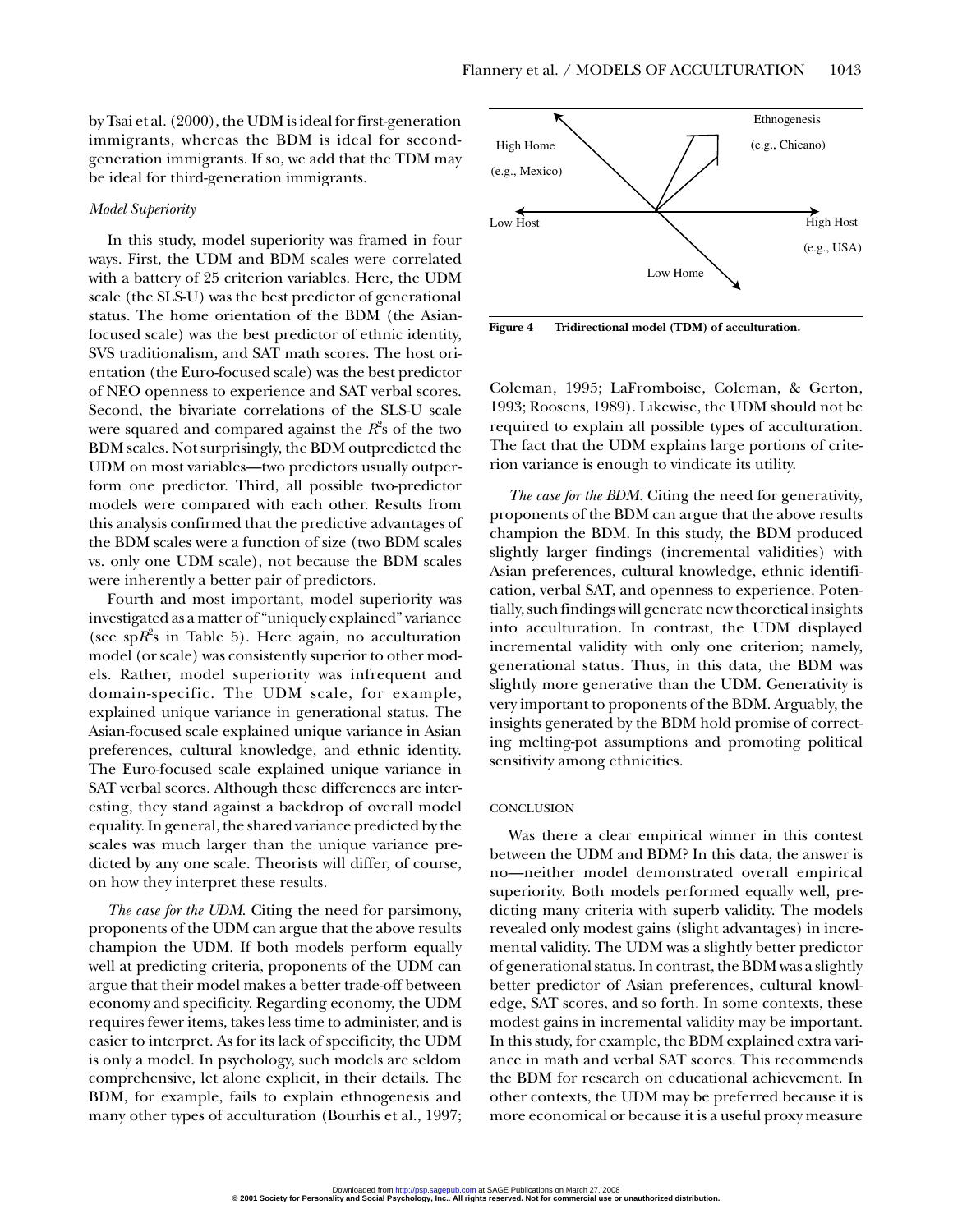(Trimble, 1998) of those aspects of acculturation that involve generational status.

In conclusion, there may be no "single best" acculturation model. Instead, social scientists must select the acculturation model that best matches their research topic and their population. In some cases, the UDM will be sufficient (Tsai et al., 2000). In other cases, the BDM will be optimal (Ryder et al., 2000). For their part, acculturation researchers will continue to discover—by topic and by population—the comparative validity of their acculturation models. Beyond this, there is the need to develop new conceptualizations of acculturation (Coleman, 1995; LaRoche et al., 1998), including our own tridirectional model of ethnogenesis.

#### REFERENCES

- Atkinson, D. K., & Gim, R. H. (1989). Asian-American cultural identity and attitudes toward mental health services. *Journal of Counseling Psychology*, *36*(2), 209-212.
- Berry, J. (1997). Constructing and expanding a framework: Opportunities for developing acculturation research. *Applied Psychology: An International Review*, *46*(1), 62-68.
- Berry, J., Kim, U., Power, S., Young, M., & Bujaki, M. (1989). Acculturation attitudes in pluralistic societies. *Applied Psychology and International Review*, *38*, 185-206.
- Berry, J., Trimble, J., & Olmedo, E. (1986). Assessment of acculturation. In W. Lonner & J. Berry (Eds.), *Field methods in cross-cultural research* (pp. 291-349). Beverly Hills, CA: Sage.
- Bourhis, R., Moise, L., Perreault, S., & Senecal, S. (1997). Toward an interactive acculturation model: A social psychological approach. *International Journal of Psychology*, *32*(5), 369-386.
- Cohen, J., & Cohen, P. (1983). *Applied multiple regression/correlation analysis for the behavioral sciences*. Hillsdale, NJ: Lawrence Erlbaum.
- Cohen, S., Kamarck, T., & Mermelsein, R. (1993). A global measure of perceived stress. *Journal of Health and Social Behavior*, *24*(4), 385-396.
- Coleman, H. (1995). Strategies for coping with cultural diversity. *Counseling Psychologist*, *23*(4), 722-740.
- Costa, P., & McCrae, R. (1992). *Revised NEO Personality Inventory (NEO PI-R) and NEO Five Factor Inventory (NEO-FFI)*. Odessa, FL: Psychological Assessment Resources, Inc.
- Cuellar, I., Arnold, B., & Maldonado, C. (1995). Acculturation Rating Scale for Mexican Americans–II: A revision of the original ARSMA scale. *Hispanic Journal of Behavioral Sciences*, *17*(3), 275-303.
- Drieger, L. (1996). *Multi-ethnic Canada: Identities and inequalities*. Toronto, Canada: Oxford University Press.
- Flannery, W. P. (1996). *Asian-American acculturation: An application of the culture diagnosticity method*. Unpublished doctoral dissertation, University of California, Riverside.
- Flannery, W. P. (1998, August). *Preferences: The heart of acculturation*. Poster session presented at the International Association for Cross-Cultural Psychology, 14th Congress, Bellingham, WA.
- Gans, H. (1979). Symbolic ethnicity: The future of ethnic groups and culture in America. *Ethnic and Racial Studies*, *2*, 1-20.
- Glazer, N., & Moynihan, D. (1970). *Beyond the melting pot*. Cambridge, MA: MIT Press.
- Gordon, M. M. (1964). *Assimilation in American life: The role of race, religion and national origins*. New York: Oxford University Press.
- Graves, T. D. (1967). Psychological acculturation in a tri-ethnic community. *Southwestern Journal of Anthropology*, *23*, 338-350.
- Gurin, P., Hurtado, A., & Peng, T. (1994). Group contacts and ethnicity in the social identities of Mexicanos and Chicanos. *Personality and Social Psychology Bulletin*, *20*(5), 521-532.
- Keefe, S., & Padilla, A. (1987). *Chicano ethnicity*. Albuquerque: University of New Mexico Press.
- LaFromboise, T., Coleman, H., & Gerton, J. (1993). Psychological impact of biculturalism: Evidence and theory. *Psychological Bulletin*, *114*(3), 395-412.
- LaRoche, M., Kim, C., Hui, M., & Tomiuk, M. (1998). Test of a nonlinear relationship between linguistic acculturation and ethnic identification. *Journal of Cross-Cultural Psychology*, *29*(3), 418-433.
- Leong, F. T., & Tata, S. P. (1990). Sex and acculturation differences in occupational values among Chinese-American children. *Journal of Counseling Psychology*, *37*(2), 208-212.
- Luk, C., & Bond, M. (1993). Personality variation and values endorsement in Chinese university students. *Personality and Individual Differences*, *14*, 429-437.
- Moyerham, D. R., & Forman, B. D. (1992). Acculturation and adjustment: A meta-analytic study. *Hispanic Journal of Behavioral Sciences*, *14*, 163-200.
- Nagata, D. (1994). Assessing Asian American acculturation and ethnic identity: The need for a multidimensional framework. *Asian American and Pacific Islander Journal of Health*, *2*(2), 108-124.
- Nguyen, H., Messe, L., & Stollak, G. (1999). Toward a more complex understanding of acculturation and adjustment. *Journal of Cross-Cultural Psychology*, *30*(1), 5-31.
- Oetting, R., & Beauvais, F. (1991). Orthogonal cultural identification theory. *The International Journal of the Addictions*, *25*, 655-685.
- Oswald, L. R. (1998). Culture swapping: Consumption and the ethnogenesis of middle-class Haitian Immigrants. *Journal of Consumer Research*, *25*, 303-318.
- Park, R., & Miller, H. (1921). *Old world traits transplanted*. New York: Arno Press.
- Phinney, J. S. (1992). The multi-group ethnic identity measure. *Journal of Adolescent Research*, *7*(2), 156-176.
- Roosens, E. E. (1989). *Creating ethnicity: The process of ethnogenesis*. Newbury Park, CA: Sage.
- Ryder, A., Alden, L., & Paulhus, D. (2000). Is acculturation unidiminensional or bidimensional? A head-to-head comparison in the prediction of personality, self-identity, and adjustment. *Journal of Personality and Social Psychology*, *79*(1), 49-65.
- Sanchez, J., & Fernandez, D. (1993). Acculturative stress among Hispanics: A bidimensional model of ethnic identification. *Journal of Applied Social Psychology*, *23*(8), 654-668.
- Sayegh, L., & Lasry, J. (1993). Immigrants' adaptation in Canada: Assimilation, acculturation, and orthogonal cultural identification. *Canadian Psychology*, *34*(1), 98-108.
- Schwartz, S. H. (1994). *Beyond indivdualism/collectivism: New cultural dimension of values*. In U. Kim, C. Triandis, C. Kagiticibasi, S. Choi, & G. Yoon (Eds.), *Individualism and collectivism: Theory, method and applications* (pp. 85-122). Thousand Oaks, CA: Sage.
- Suinn, R., Ahuna, C., & Khoo, G. (1992). The Suinn-Lew Asian Self-Identity Acculturation Scale: Concurrent and factorial validation. *Educational and Psychological Measurement*, *52*, 1041-1046.
- Suinn, R., Rickard-Figueroa, K., Lew, S., & Vigil, P. (1987). The Suinn-Lew Asian Self-Identity Acculturation Scale. *Educational and Psychological Measurement*, *47*, 401-407.
- Taylor, D. M. (1991). The social psychology of racial and cultural diversity: Issues of assimilation and mulitculturalism. In A. G. Reynolds (Ed.), *Bilingualism, muticulturalism, and second language learning* (pp. 1-19). Hillsdale, NJ: Lawrence Erlbaum.
- Tellegan, A. (1991). Personality traits: Issues of definition, evidence and assessment. In D. Cichetti & W. Grove (Eds.), *Thinking clearly about psychology: Essays in honor of Paul Everett Meehl*. Minneapolis: University of Minnesota Press.
- Triandis, H., Kashima, Y., Hui, C., & Lisansky, J. (1982). Acculturation and biculturalism indices among relatively acculturated Hispanic young adults. *Interamerican Journal of Psychology*, *16*, 140-149.
- Trimble, J. E. (1989). Multilinearity of accultuation: Person-situation interactions. In D. Keats, D. Munro, & L. Mann (Eds.), *Proceedings*